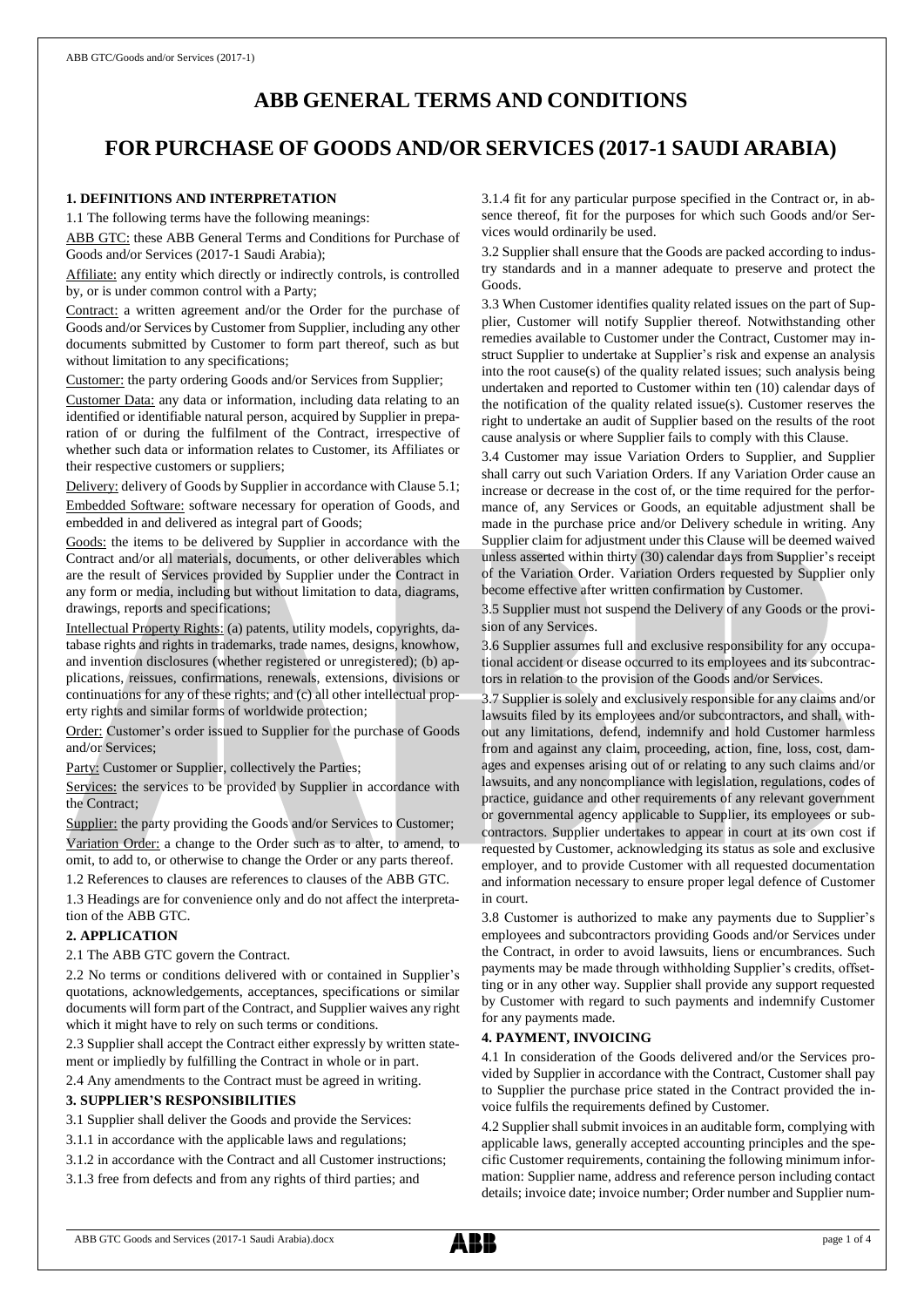ber; address of Customer; quantity; specification of Goods and/or Services; price (total amount invoiced); currency; tax or VAT amount; tax or VAT number; Authorized Economic Operator and/or Approved Exporter Authorization number and/or other customs identification number, if applicable; payment terms as agreed.

4.3 Invoices must be sent to the billing address specified in the Contract.

4.4 Customer shall pay the invoice in accordance with the payment terms agreed in the Contract.

4.5 Customer will reimburse expenses only at cost and to the extent agreed in writing.

4.6 Services charged on the basis of hourly rates require written confirmation of Supplier's time sheets by Customer. Supplier shall submit such time sheets to Customer for confirmation as may be instructed by Customer but latest together with any related invoice. Confirmation of time sheets cannot be construed as acknowledgement of any claims. Customer is not obliged to pay invoices based on time sheets which are not confirmed by Customer in writing.

4.7 Customer reserves the right to set off or withhold payment for Goods and/or Services not provided in accordance with the Contract.

#### **5. DELIVERY, PERFORMANCE OF SERVICES**

5.1 Unless agreed otherwise in the Contract, the Goods shall be delivered in accordance with INCOTERMS 2010 FCA, to the place defined in the Contract or, if no such place has been defined, to Customer's place of business.

5.2 The Services shall be provided at the place specified in the Contract or, if no such place has been specified, at Customer's place of business.

5.3 Supplier shall provide no later than at the time of acceptance of the Contract the following minimum information: number of packages and contents, the customs tariff numbers of the country of consignment, and the countries of origin for all Goods. For controlled Goods, the relevant national export control numbers must be indicated and, if the Goods and/or Services are subject to U.S. export regulations, the U.S. Export Control Classification Numbers (ECCN) or classification numbers of the International Traffic in Arms Regulations (ITAR) must be specified. Proofs of preferential origin as well as conformity declarations and marks of the country of consignment or destination are to be submitted without being requested; certificates of origin upon request. Supplier shall state the Order number on all invoices (in particular but not limited to commercial, pro forma or customs invoices).

5.4 The Goods shall be delivered, and Services shall be provided during Customer's business hours unless otherwise requested by Customer.

5.5 Upon Delivery, Supplier (or its appointed carrier) shall provide Customer a delivery note and any other required export and import documents not mentioned in Clause 5.3. If Customer has approved partial delivery, such delivery note shall also include the outstanding balance.

5.6 Ownership of the Goods passes to Customer at Delivery. To the extent that the Goods contain Embedded Software, ownership of such Embedded Software will not passto Customer, but Supplier shall grant, or – as applicable – shall procure that the third party owner grants, Customer and all users a worldwide, irrevocable, perpetual, transferable, non-exclusive, royalty-free right to use the Embedded Software as integral part of such Goods and/or for servicing either of them.

# **6. ACCEPTANCE**

6.1 Delivery of Goods or provision of Services may not be deemed to be acceptance of such Goods or Services by Customer. Customer shall have reasonable time to inspect or test the Goods and/or Services and to report any defects to Supplier. If a defect in the Goods and/or Services was not reasonably detectable during the inspection, Customer shall have reasonable time to provide notice of such defect after it has become apparent and/or to reject the Goods and/or Services.

6.2 The Parties may agree on a certain acceptance procedure, in which case acceptance will be subject to Customer's written acceptance statement. Supplier shall inform Customer in writing within a reasonable time period in advance when the Goods and/or Services are ready for acceptance.

6.3 Customer may enforce any remedy defined in the Contract for any rejected Goods or Services.

# **7. DELAY**

If the Delivery of Goods or the provision of Services does not comply with the agreed date(s), Customer may:

7.1 terminate the Contract in whole or in part;

7.2 refuse any subsequent delivery of the Goods or provision of the Services;

7.3 recover from Supplier any expenses reasonably incurred by Customer in obtaining the Goods and/or Services in substitution from another supplier;

7.4 claim damages for any cost, loss, expenses and liquidated damages incurred by Customer which are attributable to Supplier's delay; and

7.5 claim liquidated damages as agreed in the Contract.

# **8. WARRANTY AND REMEDIES**

8.1 Supplier warrants that the Goods and/or Services comply with the Contract, including but without limitation to Supplier's responsibilities as defined in Clause 3.1.

8.2 Supplier warrants that the Goods are new and unused at the date of Delivery and remain free from defects during the warranty period.

8.3 The warranty period is twenty four (24) months from Delivery.

8.4 In case of breach of any warranty which is not remedied within forty eight (48) hours from Customer's notification, or in case of any other breach of the Contract, Customer is entitled to enforce any or more of the following remedies at its discretion and at Supplier's expense:

8.4.1 to give Supplier another opportunity to carry out any additional work necessary to ensure that the Contract is fulfilled, and/or to obtain prompt repair or replacement of the defective Goods and/or Services;

8.4.2 to carry out (or to instruct a third party to carry out) any additional work necessary to make the Goods and/or Services comply with the Contract;

8.4.3 to refuse any further Goods and/or Services;

8.4.4 to claim such damages as may have been sustained by Customer as a result of Supplier's breach of the Contract;

8.4.5 to terminate the Contract; in such event Customer has no obligation to compensate Supplier, and, at Customer's option, Supplier shall pay back to Customer any remuneration received from Customer for the Goods and/or Services and take back the Goods at Supplier's own cost and risk.

8.5 In case of a breach of any warranty, the entire warranty period shall be restarted for the defective Goods/Services from the date the remediation is completed to Customer's satisfaction.

8.6 The rights and remedies available to Customer under the Contract are cumulative and are not exclusive of any rights or remedies available at law or in equity.

# **9. INTELLECTUAL PROPERTY RIGHTS**

9.1 Subject to Clause 9.2, Supplier hereby grants Customer, or undertakes to procure that Customer is granted, a worldwide, irrevocable, transferable, non-exclusive, royalty-free license to use the Intellectual Property Rights in the Goods, including Embedded Software, if any.

9.2 Supplier herewith assigns to Customer full ownership rights in any Intellectual Property Rights in Goods resulting from the Services. Supplier further agrees, upon Customer's request and at its cost, to take all further steps necessary to perfect Customer's ownership to the Intellectual Property Rights.

9.3 Intellectual Property Rights in any Goods created by or licensed to Supplier prior or outside a Contract (Pre-Existing IPR) will remain vested in Supplier (or the third party owner). To the extent that Pre-Existing IPR are embedded in any Goods resulting from the Services, Supplier grants, or undertakes to procure that the third party owner grants, Customer and its Affiliates a worldwide, irrevocable, transferable, non-exclusive, royalty-free license to use the Pre-Existing IPR as part of such Goods, including the right to improve, develop, market, distribute, sublicense or otherwise use such Pre-Existing IPR.

ABB GTC Goods and Services (2017-1 Saudi Arabia).docx page 2 of 4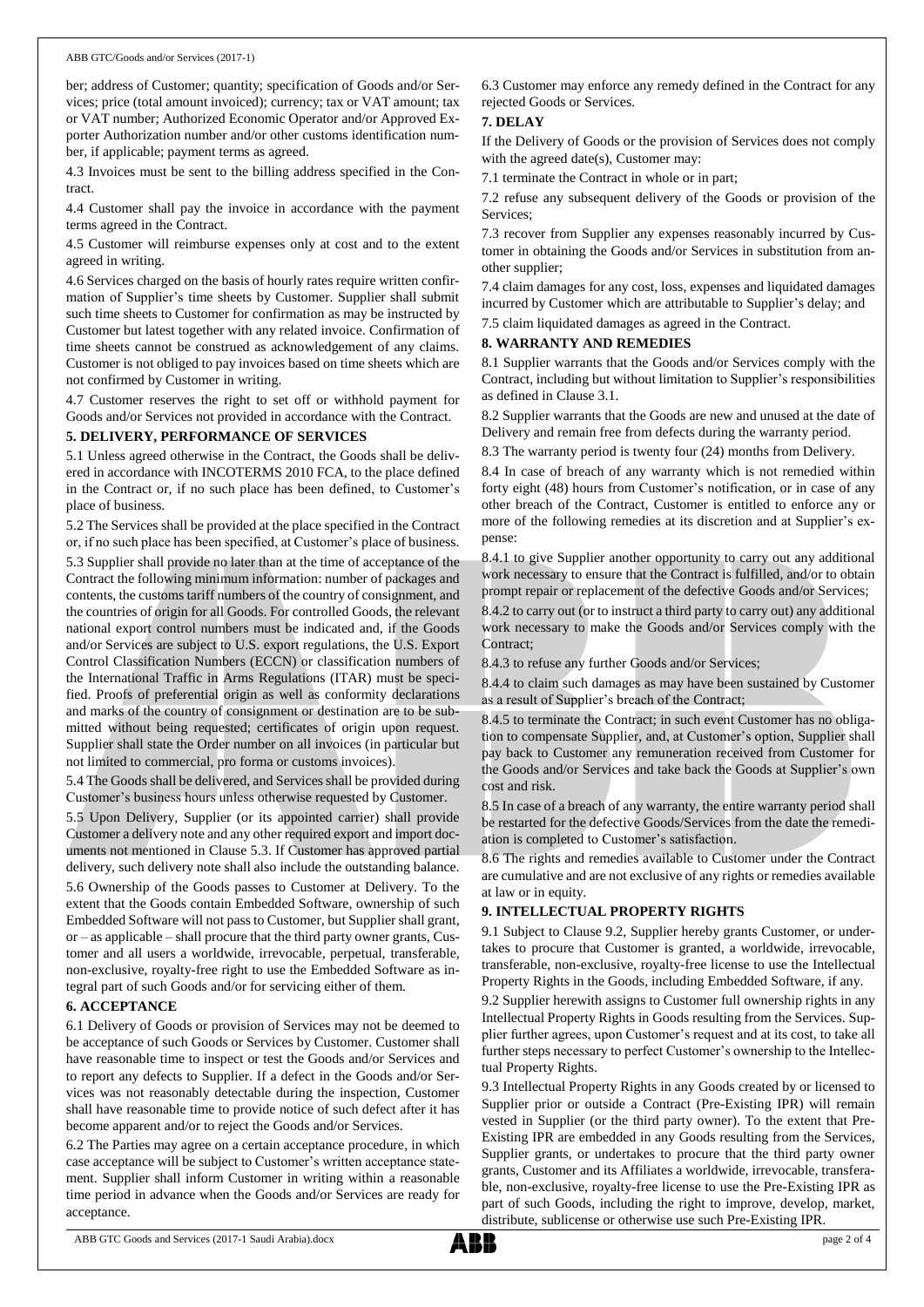9.4 Supplier must specify in writing and prior to Delivery all open source software contained in or used by Embedded Software, if any, and request Customer's written approval. Supplier agrees to replace at its own cost any open source software components rejected by Customer with software of at least the same quality and functionality.

9.5 If any claim is made against Customer that the Goods and/or Services infringe a third party's Intellectual Property Rights, Supplier shall at its cost, but at Customer's discretion (i) procure for Customer and Customer's clients, as the case may be, the right to continue using the Goods and/or Services; (ii) modify the Goods and/or Services so they cease to be infringing; or (iii) replace the Goods and/or Services by non-infringing equivalents. Otherwise, Customer is entitled to terminate the Contract and to reclaim all sums which it has paid to Supplier thereunder.

# **10. COMPLIANCE, INTEGRITY**

10.1 Supplier shall provide the Goods and/or Services in compliance with all relevant laws, regulations, and codes of practice. During the term of the Contract, Supplier shall on a six-monthly basis provide to Customer a duly completed Six Monthly Supplier's Compliance with Labor Laws Certificate substantially in the format attached to the Order as ANNEX 1.

10.2 Supplier and its subcontractors must comply with the ABB List of Prohibited and Restricted Substances and report to Customer the substances contained in the Goods. Supplier must also comply with the reporting and other requirements regarding Conflict Minerals made available under **[www.abb.com](http://www.abb.com/) – Supplying – Material Compliance – ABB Policy and Supplier Requirements** or otherwise and shall provide Customer with documents, certificates and statements as requested. Any statement made by Supplier to Customer (whether directly or indirectly) with regard to materials used for or in connection with the Goods and/or Services will be deemed to be a representation under the Contract.

10.3 Supplier represents and warrants that it is and will remain fully compliant with all applicable trade and customs laws, regulations, instructions, and policies, including, but not limited to, satisfying all necessary clearance requirements, proofs of origin, export and import licenses and exemptions from, and making all proper filings with appropriate governmental bodies and/or disclosures relating to the provision of services, the release or transfer of goods, hardware, software and technology.

10.4 No material or equipment included in or used for the Goods and/or Services must originate from any company or country listed in any relevant embargo issued by the authority in the country where the Goods and/or Services will be used or an authority otherwise having influence over the equipment and material forming part of the Goods and/or Services. If any of the Goods and/or Services are or will be subject to export restrictions, it is Supplier's responsibility to promptly inform Customer in writing of the particulars of such restrictions.

10.5 Both Parties warrant that each will not, directly or indirectly, and that each has no knowledge that other persons will, directly or indirectly, make any payment, gift or other commitment to its customers, to government officials or to agents, directors and employees of each Party, or any other party in a manner contrary to applicable laws (including but not limited to the U. S. Foreign Corrupt Practices Act, the UK Bribery Act 2010 and, where applicable, legislation enacted by member states and signatories implementing the OECD Convention Combating Bribery of Foreign Officials), and shall comply with all relevant laws, regulations, ordinances and rules regarding bribery and corruption. Nothing in the Contract will render either Party or any of its Affiliates liable to reimburse the other for any such consideration given or promised.

10.6 Supplier herewith acknowledges and confirms that Supplier has received a copy of ABB's Code of Conduct and ABB's Supplier Code of Conduct or has been provided information on how to access both ABB Codes of Conduct online under **[www.abb.com/Integrity](http://www.abb.com/Integrity)**. Supplier agrees to perform its contractual obligations in accordance with both ABB Codes of Conduct.

10.7 ABB has established reporting channels where Supplier and its employees may report suspected violations of applicable laws, policies or standards of conduct: Web portal: **[www.abb.com/Integrity](http://www.abb.com/Integrity) – Reporting Channels**; contact details specified on this Web portal.

10.8 Any violation of an obligation contained in this Clause 10 is a material breach of the Contract and entitles the other Party to terminate the Contract with immediate effect and without prejudice to any further rights or remedies available thereunder or at law. Notwithstanding anything to the contrary in the Contract, Supplier shall, without any limitations, indemnify and hold harmless Customer for all liabilities, damages, cost or expenses incurred as a result of any such violation and/or termination of the Contract, or arising from export restrictions concealed by Supplier.

# **11. CONFIDENTIALITY, DATA SECURITY, DATA PROTECTION**

11.1 Supplier shall keep in strict confidence all Customer Data and any other information concerning Customer's or its Affiliates' business, their products and/or their technologies which Supplier obtains in connection with the Goods and/or Services to be provided (whether before or after acceptance of the Contract). Supplier shall restrict disclosure of such confidential material to such of its employees, agents or subcontractors or other third parties as need to know the same for the purpose of the provision of the Goods and/or Services to Customer. Supplier shall ensure that such employees, agents, subcontractors or other third parties are subject to and comply with the same obligations of confidentiality as applicable to Supplier and will be liable for any unauthorized disclosures.

11.2 Supplier shall apply appropriate safeguards, adequate to the type of Customer Data to be protected, against the unauthorised access or disclosure of Customer Data and protect such Customer Data in accordance with the generally accepted standards of protection in the related industry, or in the same manner and to the same degree that it protects its own confidential and proprietary information – whichever standard is higher. Supplier may disclose confidential information to Permitted Additional Recipients (which means Supplier's authorised representatives, including auditors, counsels, consultants and advisors) provided always that (i) such information is disclosed on a strict need-to-know basis, and (ii) such Permitted Additional Recipients sign with Supplier a confidentiality agreement with terms substantially similar hereto or, where applicable, are required to comply with codes of professional conduct ensuring confidentiality of such information. Supplier shall comply with, and ensure that the Permitted Additional Recipients comply with, any security procedure, policy or standard provided to Supplier by Customer or any of its Affiliates from time to time, and in particular with the ABB Cyber Security Requirements for Suppliers as made available under **[www.abb.com/Supplying/Cybersecurity](http://www.abb.com/Supplying/Cybersecurity)**, or as otherwise set out in the Contract.

11.3 Supplier must not (i) use Customer Data for any other purposes than for providing the Goods and/or Services, or (ii) reproduce the Customer Data in whole or in part in any form except as may be required by the Contract, or (iii) disclose Customer Data to any third party, except to Permitted Additional Recipients or with the prior written consent of Customer.

11.4 Supplier shall install and update at its own cost adequate virus protection software and operating system security patches for all computers and software utilized in connection with providing the Goods and/or Services.

11.5 Supplier shall inform Customer without delay about suspicion of breaches of data security or other serious incidents or irregularities regarding any Customer Data.

11.6 Supplier agrees that Customer is allowed to provide any information received from Supplier to any Affiliate of Customer. Supplier shall obtain in advance all necessary approval or consent for Customer to provide such information to Customer's Affiliates if such information is confidential for any reason or subject to applicable data protection or privacy laws and regulations.